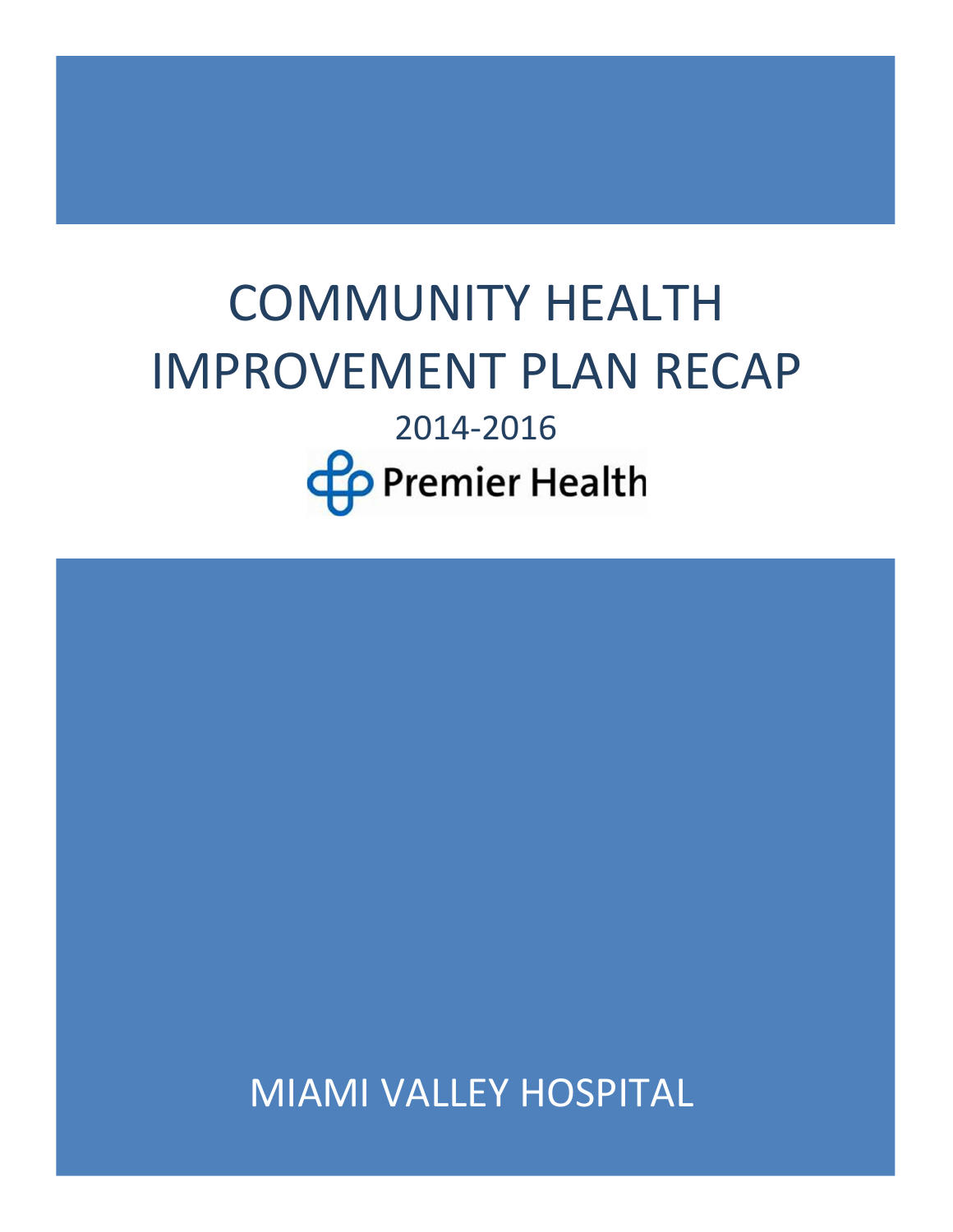# Miami Valley Hospital and Premier Health: Committed to Improving Community Health

Miami Valley Hospital (MVH) is part of Premier Health, the largest health care system in Southwestern Ohio. It is committed to improving the health of the communities it serves through a variety of prevention, health improvement and engagement programs. As part of its overall commitment to the community, Miami Valley Hospital focuses on four areas of service:

- Investment in the community
- Prevention and wellness
- Commitment to the underserved
- Community engagement

Two examples of Miami Valley Hospital's community health improvement programs include:

## The Genesis Project and Litehouse Development Homes

The Genesis Project is a collaborative effort between the hospital, the University of Dayton, National City Bank, CityWide Development Corporation, County Corp and the City of Dayton. Its mission is to revitalize the Fairgrounds neighborhood, an area near the hospital that had fallen on tough times.

The Genesis Project removed 41 deteriorating structures, rehabilitated 11 existing single-family homes and constructed 23 new houses. Potential buyers received mortgage credit counseling and MVH offered homestead assistance to employees who wanted to move into the neighborhood.

MVH placed a social worker and two community-based police officers in the neighborhood, and crime in the area has decreased by 19 percent.

The Genesis Project won the 2004 Audrey Nelson Community Development Achievement Award from the National Community Development Association for its effective use of a community block grant.

Litehouse Development Homes is following the Genesis Project, with up to 15 additional homes to be built.

# Mahogany's Child

In June 2001, MVH began Mahogany's Child, a health program dedicated to improving the health of African American women. This program educates women on healthy behavior and the importance of early disease detection.

Mahogany's Child's mission is to educate, remove barriers and provide resources to empower African American women to make informed health care decisions and create a healthier lifestyle for themselves and their families.

Since the program's conception in 2001, more than 16,000 women have participated in the Mahogany's Child program.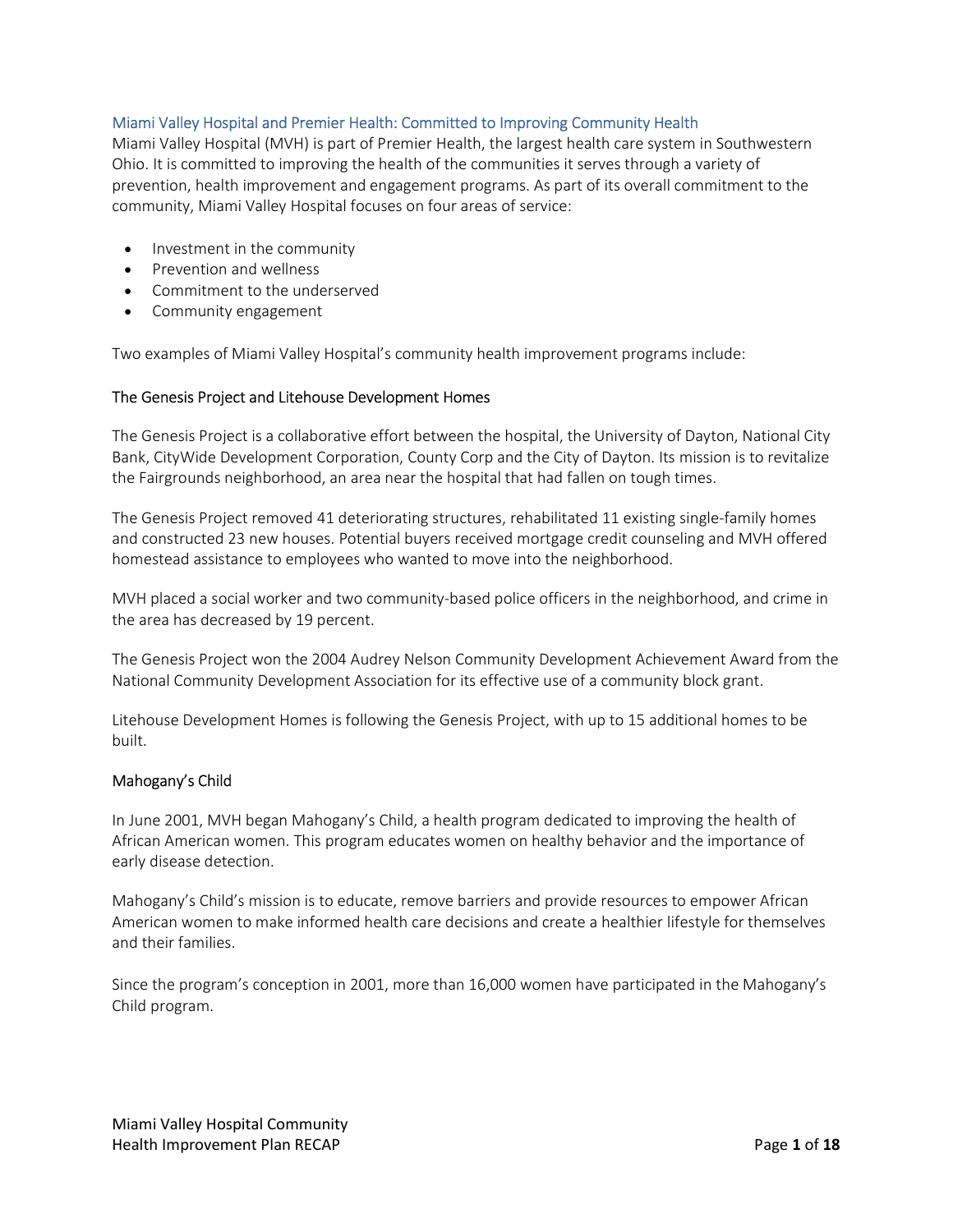## Identified Priorities

In the Community Health Needs Assessment, researchers identified priority areas for community health improvement using a variety of criteria. The priorities that are included and excluded in the plan are outlined here. Priorities that are included in the plan are not listed in order of importance.

# Priorities Addressed Through Collaboration

All identified priorities are important elements of improving the health of our community. In some instances, priorities are already being targeted by collaborative groups of which Miami Valley Hospital is a part. Additional strategies will not be developed independent of these efforts. Because of the importance of these collaborative efforts, the following are priorities but are not separated from the existing collaborations as part of this Community Improvement Plan."

## Maternal and Infant Priorities

- 1. First trimester prenatal care
- 2. Low birth weight
- 3. Infant mortality rate

| <b>Health Issue</b>              | Update                                                                                                                                                                                                                                                                                                                                                                                                                                                                                                                                                                                                                                                                                                                                                                                                                                                                                                                                                                                 |
|----------------------------------|----------------------------------------------------------------------------------------------------------------------------------------------------------------------------------------------------------------------------------------------------------------------------------------------------------------------------------------------------------------------------------------------------------------------------------------------------------------------------------------------------------------------------------------------------------------------------------------------------------------------------------------------------------------------------------------------------------------------------------------------------------------------------------------------------------------------------------------------------------------------------------------------------------------------------------------------------------------------------------------|
| First trimester<br>prenatal care | There has not been a noticeable decrease in the percent of women who receive late<br>or no prenatal care in Montgomery County. In 2007 it was 5.2% and 2013 it was<br>$5.3\%$ .<br>MVH's Progesterone Project, which was started as an Ohio Perinatal Quality<br>Collaborative (OPQC) project to decrease premature births (the number one cause<br>of infant mortality), and also a Premier Innovate project, has decreased both<br>preterm births less than 37 weeks and 32 weeks in the State of Ohio. That is a real<br>outcome measure where a difference has been made. MVH and Premier Health are<br>active members of the Dayton/Montgomery County Public Health Infant Mortality<br>Coalition, which has several initiatives in place, including: Equity Institute both Ohio<br>and National, Centering Pregnancy, Progesterone (again), and several others aimed<br>at decreasing disparity by addressing social determinants of health – specifically<br>racism and stress. |
| Low birth weight                 | In 2014 the low birth rate (LBR) was 9.1% in Montgomery County. In 2015, the LBR<br>was 9.6% which is a 0.5% increase since the previous year. The LBR for 2016 is 9.5%<br>which is a 0.1% decrease since the previous year.<br>2016 - 9.5%, 312 total people who gave birth to babies who were underweight*<br>2015 - 9.6%, 637 total people who gave birth to babies who were underweight*<br>2014 - 9.1%, 597 total people who gave birth to babies who were underweight*<br>*Statistics were found on Ohio Department of Health's web database.                                                                                                                                                                                                                                                                                                                                                                                                                                    |
| Infant mortality rate<br>(IMR)   | Premier Health has instituted a system-wide safe sleep program that includes the<br>following aspects:<br>Educating all maternity patients on the importance of the ABC's of safe                                                                                                                                                                                                                                                                                                                                                                                                                                                                                                                                                                                                                                                                                                                                                                                                      |
|                                  | sleep                                                                                                                                                                                                                                                                                                                                                                                                                                                                                                                                                                                                                                                                                                                                                                                                                                                                                                                                                                                  |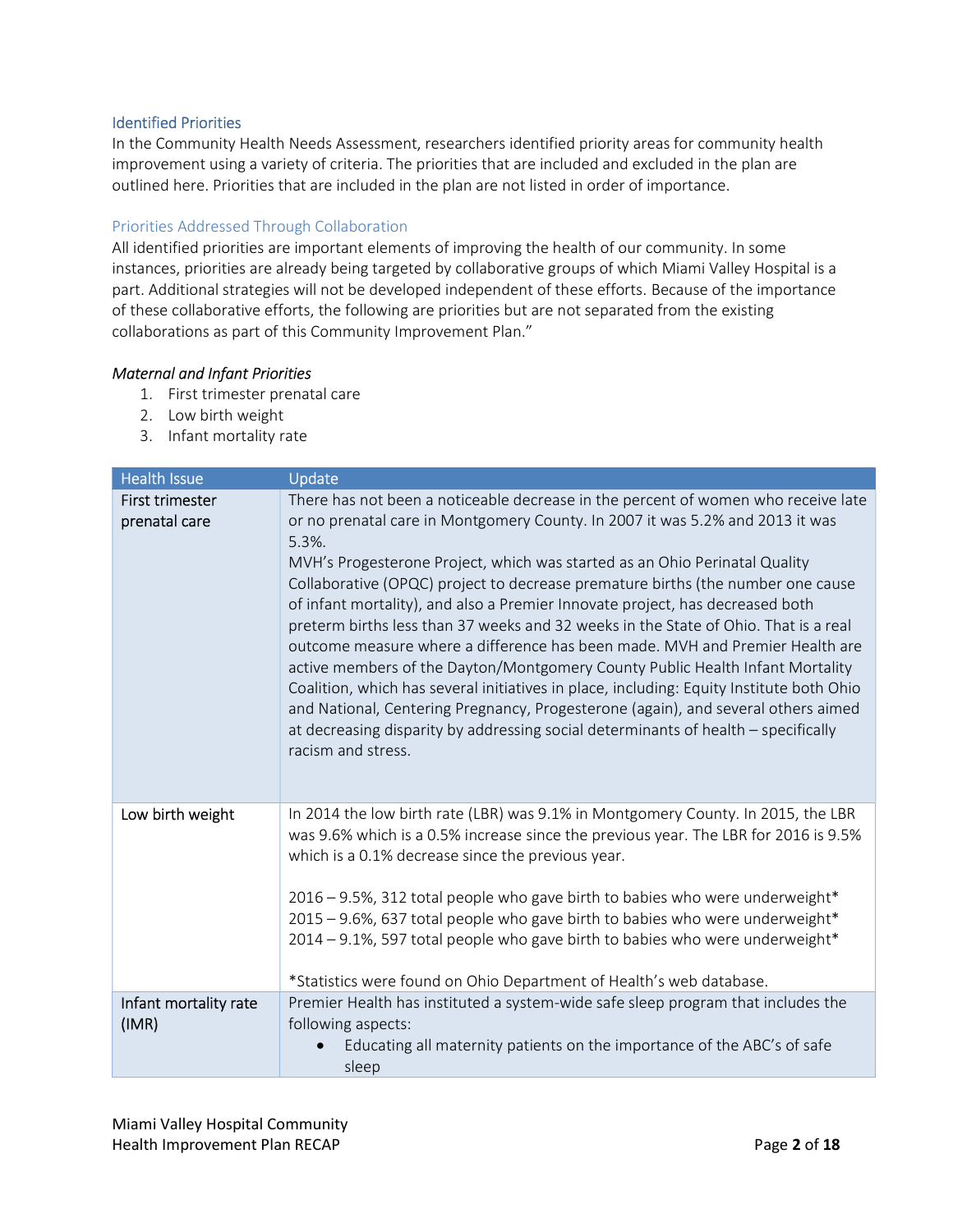| A= Baby should sleep <b>ALONE</b> in bed-do not sleep with parents,<br>siblings, etc.<br>B= place baby to sleep on his or her <b>BACK</b><br>C= have a separate CRIB in which baby should sleep                                                                                                                                                                                                                                                                                                                                                                                                                                                                                                                                                                        |
|------------------------------------------------------------------------------------------------------------------------------------------------------------------------------------------------------------------------------------------------------------------------------------------------------------------------------------------------------------------------------------------------------------------------------------------------------------------------------------------------------------------------------------------------------------------------------------------------------------------------------------------------------------------------------------------------------------------------------------------------------------------------|
| Model safe sleep practices in the hospital<br>Use a sleep sack in the hospital<br>Send parents home with a sleep sack                                                                                                                                                                                                                                                                                                                                                                                                                                                                                                                                                                                                                                                  |
| MVH/Premier Health is a collaborative partner with Five Rivers Health Center<br>(FRHC). Five Rivers Health Centers received a 4.9 year grant to improve perinatal<br>health, decrease pre-term births, reduce infant mortality, and reduce infant<br>morbidity from Health Resources Services Administration (HRSA) for \$750,000 per<br>year. Five Rivers Health Centers is one of five Healthy Start recipients in Ohio and<br>one of nine Federally Qualified Health Centers (FQHCs) nationally receiving this<br>award. This is the first time that any organization from Montgomery County had<br>received this grant. We target 45402, 45403, 45405, 45407, 45414, 45417 and<br>45426 - which historically have the highest infant mortality rates in this area. |
| Through this grant we have achieved the following accomplishments by taking a<br>"kitchen sink" approach:                                                                                                                                                                                                                                                                                                                                                                                                                                                                                                                                                                                                                                                              |
| By creating an incentive program for pregnant women and parents, the Five<br>Rivers Healthy Start Program has increased prenatal visits (by 12% from<br>previous year), increased abstinence from smoking and drugs (by 15% from<br>previous year), and awarded participants for participating in classes and other<br>healthy behaviors. Patients see a direct correlation between their healthy<br>behaviors and the rewards (incentives) that they choose.                                                                                                                                                                                                                                                                                                          |
| The Five Rivers Healthy Start Program includes a program coordinator, three<br>$\bullet$<br>community health workers (who visit patients at their homes), a high-risk<br>nurse educator, tobacco cessation nurse, social worker, data analyst,<br>dietician, and certified nurse midwife. We contract with Premier Health's<br>Help Me Grow/Nurse Family Partnership to provide home visits for our high-<br>risk patients. We contract with Samaritan Behavioral Health to provide a part-<br>time behavioral health consultant for on-site counseling.                                                                                                                                                                                                               |
| Upon completion of their prenatal care, post-partum care, and initial well-<br>child visit, families are eligible to receive a \$50 gift card, portable crib, layette,<br>and some diapers.                                                                                                                                                                                                                                                                                                                                                                                                                                                                                                                                                                            |
| Five Rivers Health Centers<br>Offered 14 Centering Pregnancy groups that had more than 110<br>participants -- 13% - Low Birth Weight; 13% - Pre-term Rate - 1 infant<br>death (we are the largest program in Ohio)<br>Offered two Centering Parenting groups<br>$\bullet$                                                                                                                                                                                                                                                                                                                                                                                                                                                                                              |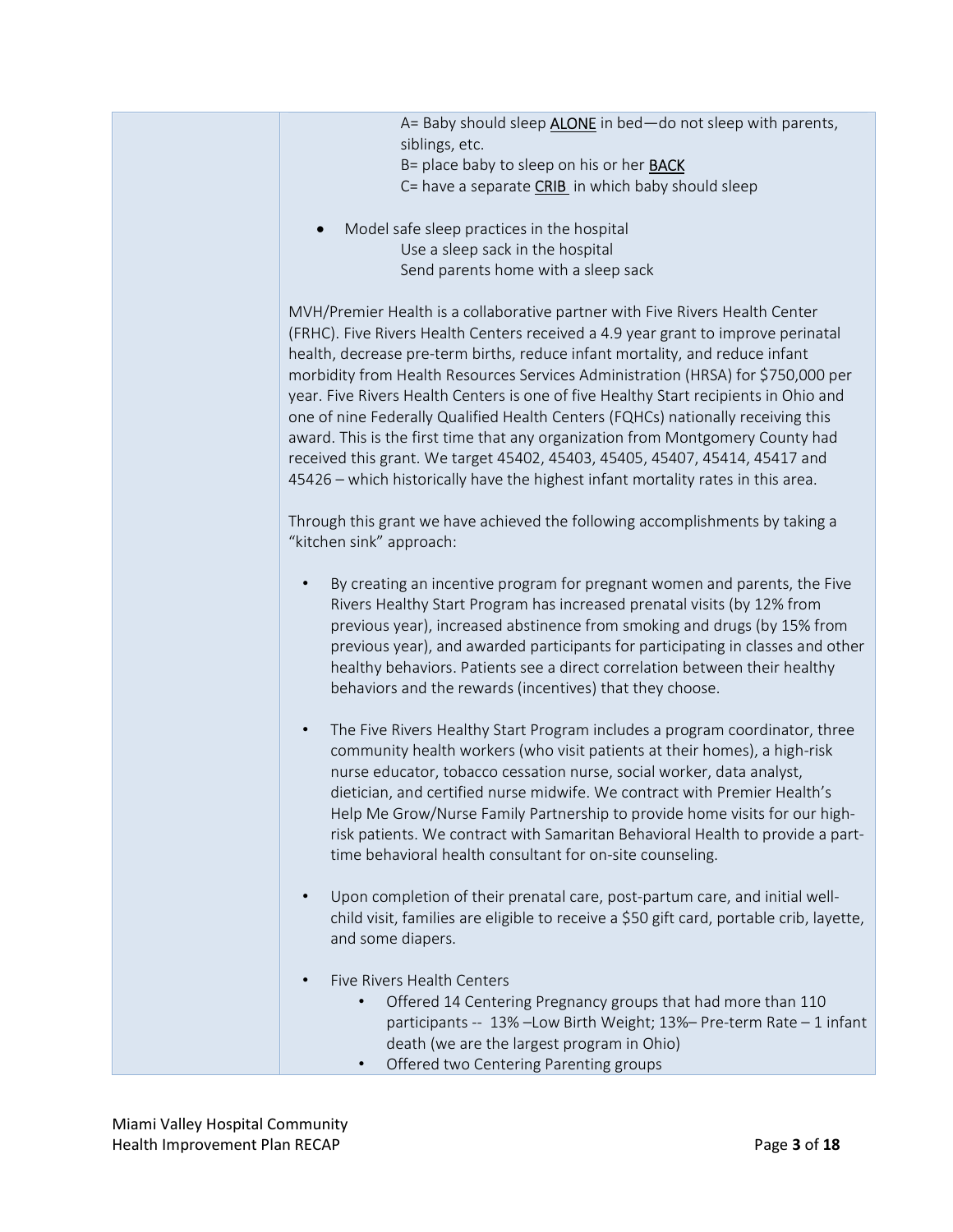- Five Rivers are one of four federally-qualified health centers in Ohio that received a Centering Grant to expand our current program.
- Created Montgomery County's first Diaper Bank for parents in targeted zip codes. Local community agencies provide these diapers to their patients/clients, as well.
- Created a comprehensive patient and provider guide.
- All Five Rivers Healthy Start patients are visited by the team after they deliver to ensure the patient has a post-partum visit scheduled and the infant has a scheduled appointment.
- Patients see a direct correlation to their healthy behaviors and the rewards (incentives) that they choose.
- Developed a comprehensive Maternity Resource Guide to be used by community agencies, and a guide for patient use with information on how to access more than 320 agencies.
- Five Rivers Healthy Start is one of the newest programs, yet it is exceeding all of the volume expectations of the federal government – we served 1,232 participants in our first full year (2015); HRSA requirements were for us to serve 500 participants.
- We track over 500 data points regarding our patients, which include the following 2015 data:
	- 89% of all women have a documented Reproductive Life Plan a plan to determine if and when they will be pregnant in the future
	- 63% of all Healthy Start patients kept their postpartum appointment; up from 52% within our general population
	- 97% of participants engage in infant safe sleep behaviors
	- 98% of participants are screened for depression
- Five Rivers Health Centers continues to administer progesterone to eligible patients, as well.

# What does all of this mean for IMR?

In 2013, FRHC Center for Women's Health had 11 infants that died. In 2014, FRHC Center for Women's Health had 15 infants that died. In 2015, Five Rivers Healthy Start had 3 infants that died and the rest of the Center for Women's Health had 4 infants that died for a total of 7 deaths. Although this is a 53% decrease from the previous year, until we get to 0%, we still have a lot more work to do.

# Future Plans

With additional Medicaid funding for two years, Five Rivers Health Centers plans to engage with all patients regardless of their zip codes to try this same "kitchen sink" approach. Additionally, we will be engaging fathers in parenting through a "Daddy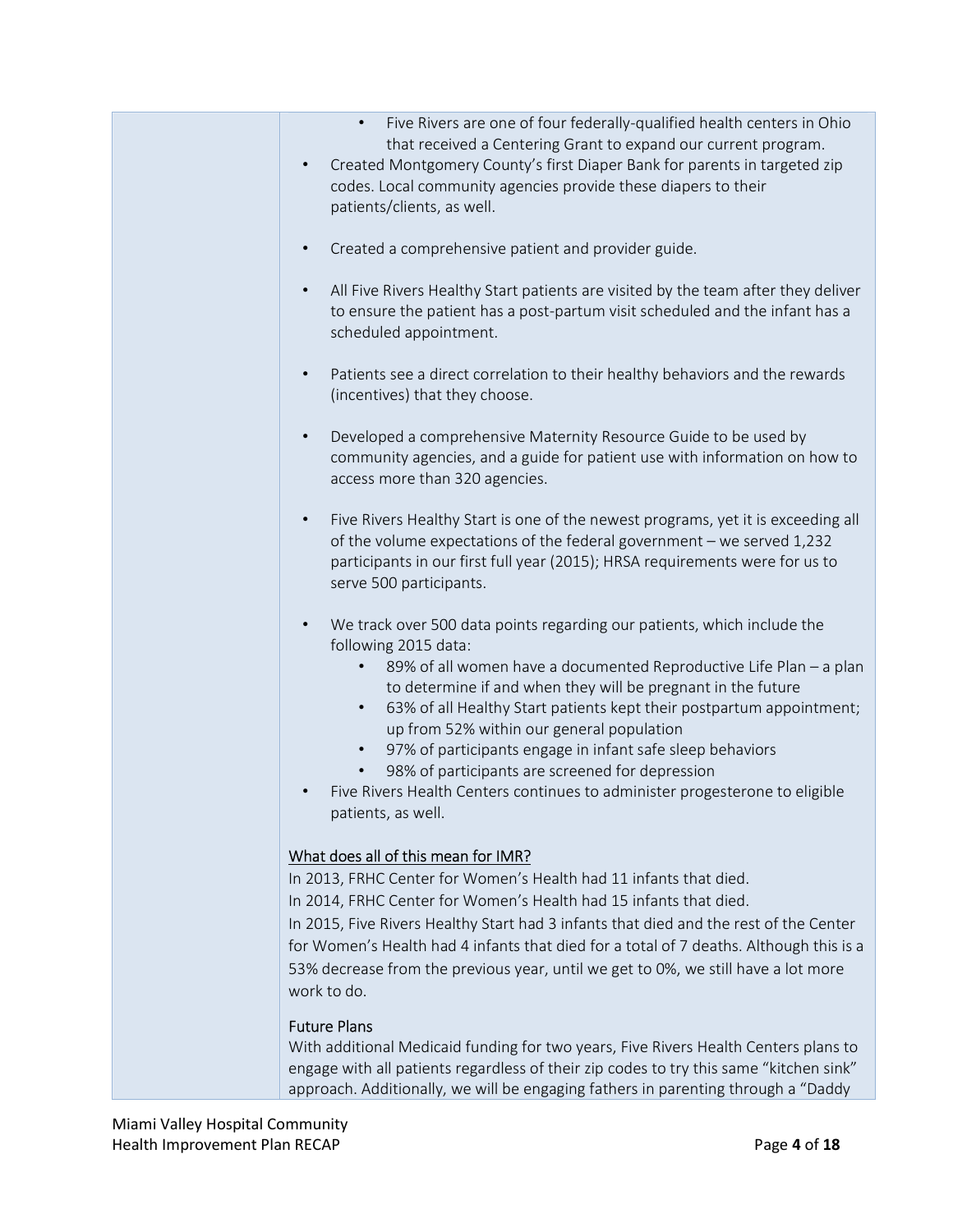| Boot Camp" program and addressing housing, one of the social determinants of |
|------------------------------------------------------------------------------|
| health, to improve conditions for pregnant women.                            |

# Additional Efforts in Addressing Maternal and Infant Priorities

Miami Valley Hospital is involved in several state-wide initiatives addressing maternal and infant priorities. As part of these collaborations, Miami Valley Hospital will share the goals and objectives developed by those groups for program implementation and measurement.

Ohio Perinatal Quality Collaborative. Miami Valley Hospital is a charter member of this organization as a neonatal hospital and as a maternity hospital. Its mission is, "Through collaborative use of improvement science methods, reduce preterm births and improve outcomes of pre-term newborns in Ohio as quickly as possible."

Projects of the collaborative include:

- 39 Weeks Delivery Charter Project To reduce elective, unnecessary scheduled births before 39 weeks gestational age. (Reduce infant mortality and low birth weights.)
- 39 Weeks Dissemination and Birth Registry Accuracy Project This project was to address inaccuracies in birth certificate data within the Quality Improvement framework.
- Obstetrics Antenatal Corticosteroids Project This project focuses on increasing the use of antenatal corticosteroids to reduce mortality and morbidity among preterm infants. (Reduce infant mortality.)
- Progesterone Project This project intends to help raise awareness about the need for screening and intervention for progesterone; provide support to teams to implement screening, identification and treatment; develop the capacity and capability of skilled ultrasound technicians; and remove administrative barriers to the administration of progesterone. (Reduce infant mortality and low birth weights.)

Ohio Hospital Association (OHA). OHA has developed a plan to reduce infant mortality (which also addresses low infant birth weight and first trimester care) in Ohio, which includes:

- Safe sleep (infant mortality)
- Eliminating elective deliveries before 39 weeks (infant mortality)
- Progesterone for high-risk mothers (infant mortality)
- Eliminating health disparities
- Safe spacing (infant mortality and low birth weight)
- Access to prenatal care (First trimester care, infant mortality and low birth weight)
- Promote breast milk
- These program areas also then address increasing first trimester care, improving low birth weight and decreasing infant mortality.

Ohio Collaborative to Prevent Infant Mortality. This group, which is coordinated by the Ohio Department of Health, works together to formulate a statewide strategic plan to reduce infant mortality and birth outcome disparities. Miami Valley Hospital is part of this collaborative.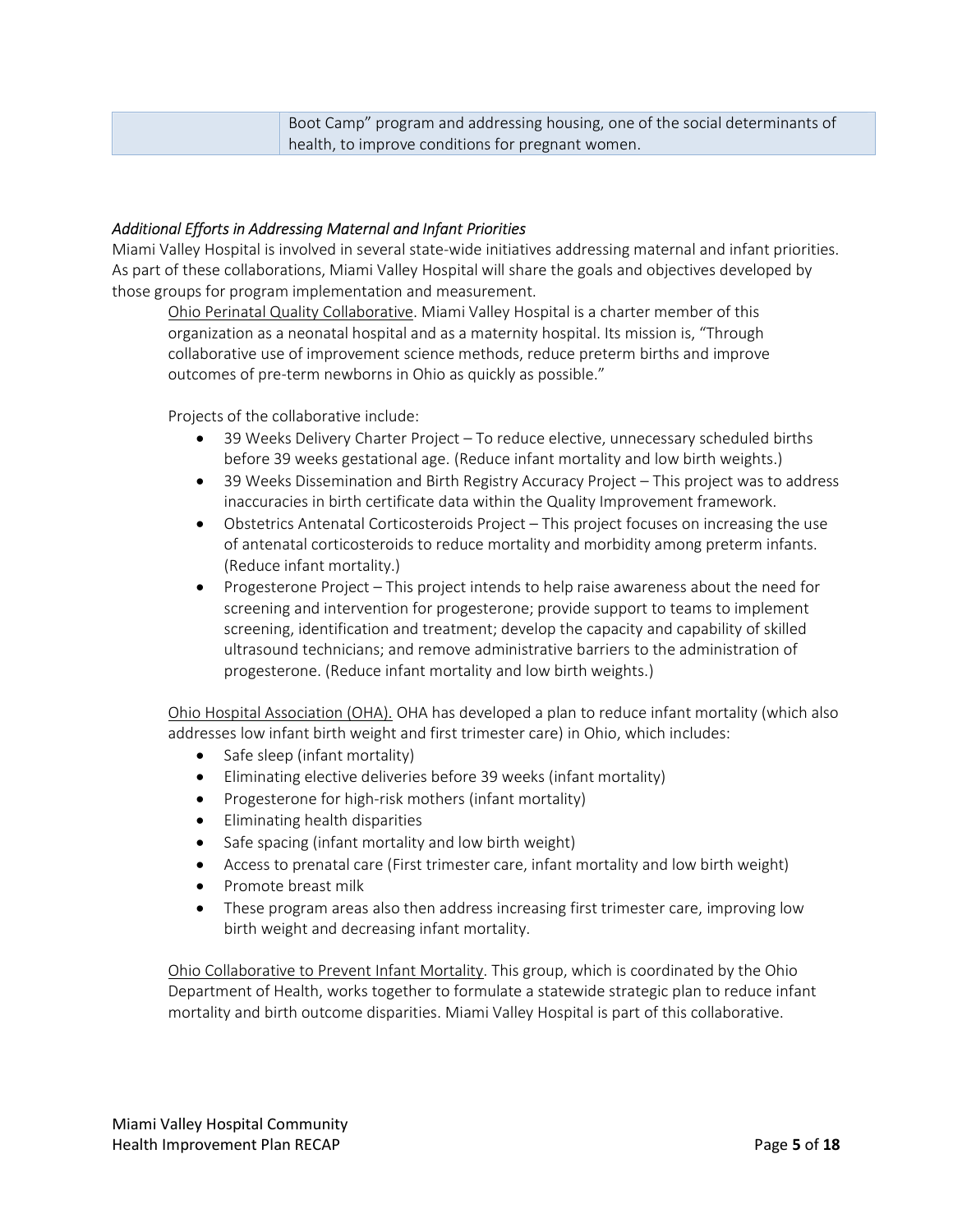# Primary and Chronic Diseases

1. Alcohol and drug discharge diagnosis

In Montgomery County, alcohol and drug abuse services are coordinated by the ADAMHS Board (Alcohol, Drug Addiction and Mental Health Services.) The ADAMHS Board administrates the planning, development, funding and evaluation of behavioral health services delivered by a network of nearly 30 community-based organizations.

| <b>Health Issue</b>                     | Update                                                                                                                                                                                                                                                                                                                                                                                                                                                                                                                                                                                                                                                                                                                                                                                                                                                                                                                                             |
|-----------------------------------------|----------------------------------------------------------------------------------------------------------------------------------------------------------------------------------------------------------------------------------------------------------------------------------------------------------------------------------------------------------------------------------------------------------------------------------------------------------------------------------------------------------------------------------------------------------------------------------------------------------------------------------------------------------------------------------------------------------------------------------------------------------------------------------------------------------------------------------------------------------------------------------------------------------------------------------------------------|
| Alcohol and drug<br>discharge diagnosis | Samaritan Behavioral Health, Inc. (SBHI) significantly expanded its<br>substance abuse services in 2014/15 in response to the opiate epidemic<br>plaguing Montgomery County and surrounding counties. This expansion<br>included an expansion of its medication-assisted treatment services using:<br>suboxone and Vivitrol<br>$\bullet$<br>expanded counseling services<br>new partnerships with Montgomery County correctional facilities<br>the development and presentation of a seminar for physicians on<br>'Improving Opiate Addiction Care'<br>New partnership with Miami Valley Hospital to provide opiate<br>$\bullet$<br>addiction care to pregnant women - Promise to Hope.                                                                                                                                                                                                                                                            |
|                                         | Access to counseling and psychiatric services was expanded with the<br>opening of a new office in Miami County, where over 600 patients are now<br>being served.<br>Turning Point offers assessment and treatment for individuals in the<br>Miami Valley that are experiencing problems or concerns related to their<br>substance use. We offer opportunities for individuals to learn about their<br>substance use through self-exploration and offer skill-building sessions to<br>assist them with building a life worth living through recovery. We work to<br>take the stigma out of substance use and give back to our families and<br>communities.<br>During the year 2014, we worked with 560 individuals and families,<br>providing 4,286 group sessions to assist those suffering from substance<br>use. We offered skill-building sessions and information to help them make<br>a positive change in their lives and their communities. |
|                                         | During the 2015 calendar year, we assisted 570 individuals and provided<br>4,712 skill-building sessions.                                                                                                                                                                                                                                                                                                                                                                                                                                                                                                                                                                                                                                                                                                                                                                                                                                          |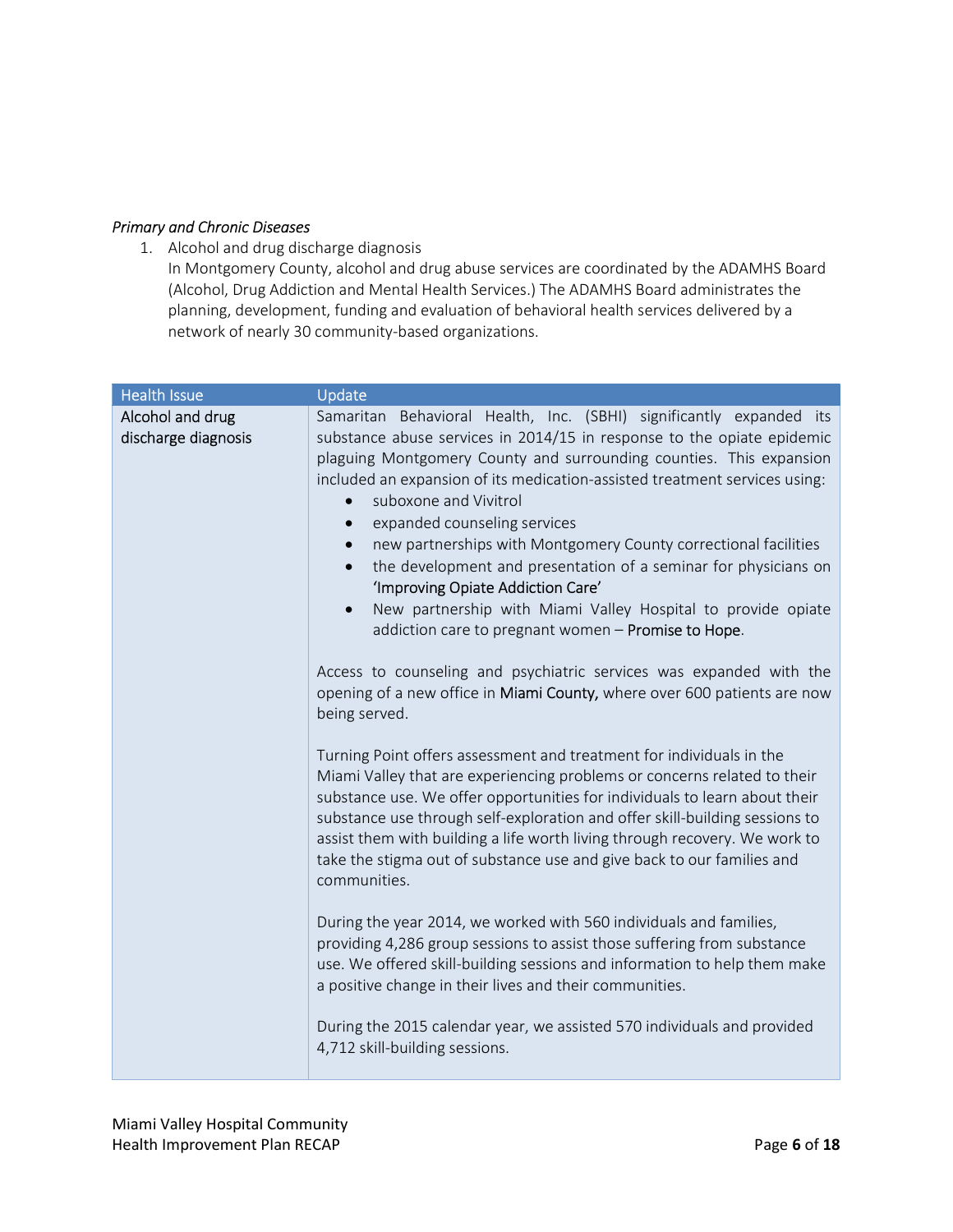# Priorities Included in the Plan

Through the Community Health Needs Assessment, the following priorities were identified for Montgomery and Greene Counties.

# Primary and Chronic Diseases

- 1. Hypertension Hypertension rates are higher in the service area than in the state and nation. It is the leading inpatient discharge diagnosis and the third-leading emergency department (ED) discharge diagnosis.
- 2. Breast cancer The breast cancer rate is 244.8 per 100,000, and the rate is increasing as opposed to historically prevalent cancers.
- 3. Diabetes The prevalence of diabetes is substantially greater in the service area compared to the state and nation. It is the third most common inpatient discharge diagnosis and the seventh most common ED discharge diagnosis. Discharge diagnosis rates have increased from 2004 to 2012.

# Key Health Priorities by Objective

# Priority Area 1: Reduce the incidence of and complications from adult hypertension.

Blood pressure indicates how hard blood pushes against the walls of the arteries when the heart pumps blood. When someone has high blood pressure, also called hypertension, the increased pressure against the arteries causes damage. Hypertension is called the silent killer because usually those who have it do not feel anything. High blood pressure increases risk for heart disease, stroke, heart failure, kidney disease, and blindness.

In many cases hypertension can be prevented by maintaining a healthy weight, being active, eating healthy, not using tobacco, and limiting alcohol. For most people who are diagnosed with high blood pressure, it can be controlled. Those with high blood

|                      | The percentage of adults who have    |  |  |
|----------------------|--------------------------------------|--|--|
|                      | been told by a primary care provider |  |  |
|                      | that they have high blood pressure   |  |  |
| Ohio                 | 31.7%                                |  |  |
| Montgomery County    | 35.5%                                |  |  |
| <b>Greene County</b> | 32.9%                                |  |  |

pressure should take the same steps as individuals who are trying to prevent high blood pressure. If medication is needed, it is imperative to take it every day.

Hypertension rates are higher in the service area than in the state and nation. It is the leading inpatient discharge diagnosis and the third-leading ED discharge diagnosis.

Because of the significant health threat posed by hypertension, a community-focused, population health improvement strategy would benefit all parts of the community.

Priority Area 1: Reduce the proportion of adults with hypertension.

Objective 1.1: Increase the proportion of adults with hypertension whose blood pressure is under control.

Evidence-based strategies: Coordinate a hypertension education health communications campaign that will include communications tactics, free community-based screenings and free online education.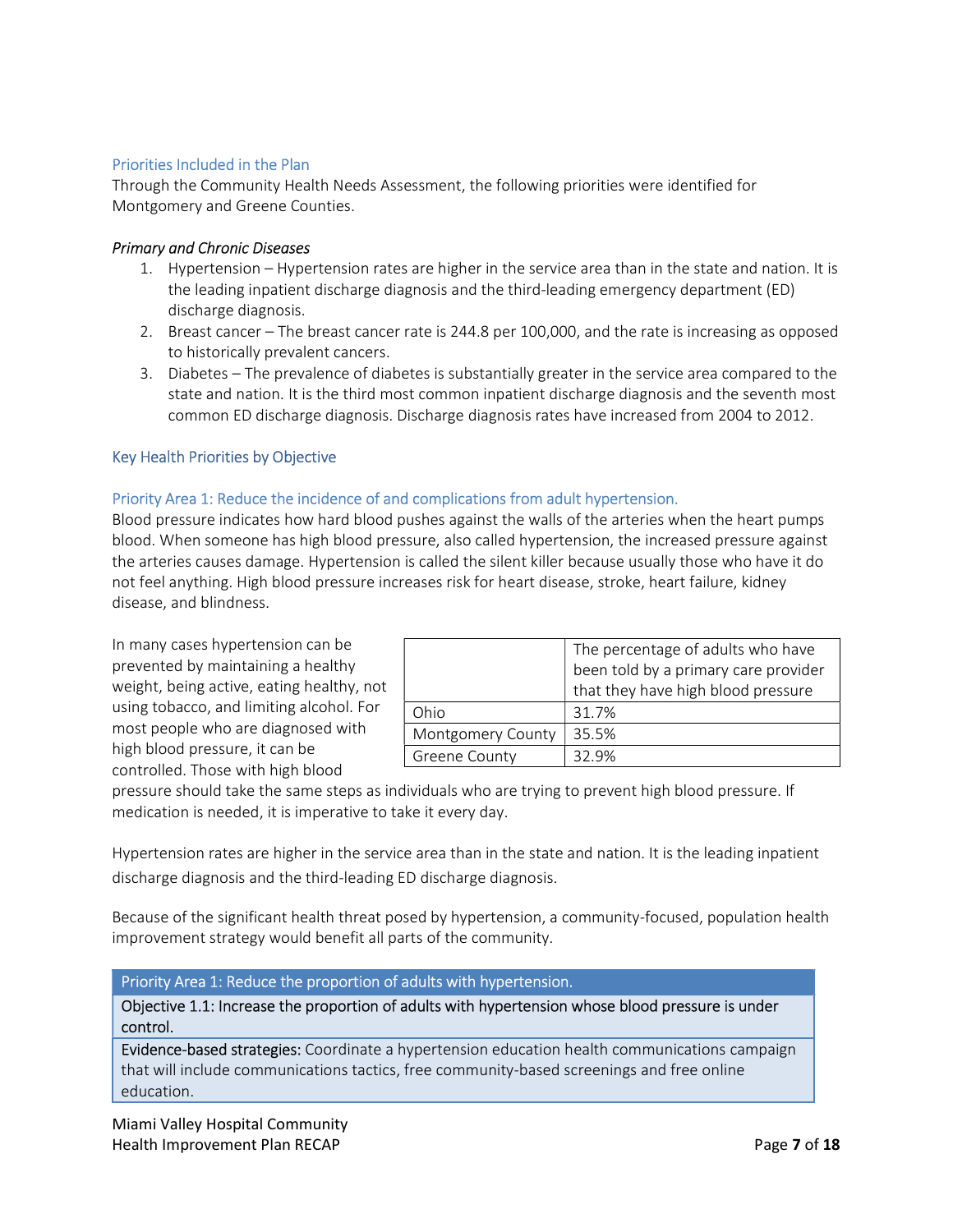Update: Through various partnering agencies and locations, MVH has conducted over 3,300 blood pressure screenings and over 1,600 cholesterol screenings from 2014 to 2016. In addition to health screenings being given, free of charge, presentations have also been held to provide approximately 3000 individuals with information regarding hypertension, its prevention and treatment. These presentations were held at multiple community-based locations around Montgomery and Greene Counties. Highlighted efforts include, but are not limited to, the following:

- Go Red for Women education and blood pressure screening: Sinclair Community College
- Mahogany's Child African-American Wellness Walk: Dayton RiverScape MetroPark
- Stroke and blood pressure screening with Premier Community Health: Miami Valley Hospital South (MVHS)
- Stroke screening and stroke education fairs: MVHS
- Premier Health and Miami Valley Hospital employee health fair, blood pressure screening per request. Premier Health system support, MVH, MVHS
- Second Sunday church blood pressure screenings: Dayton Lutheran Church

Evidence-based strategies: Promote lectures about high blood pressure prevention and control in worksites, congregations, senior centers and other community-based venues.

Update: Approximately 800 unique individuals participated in presentations regarding hypertension, its prevention and treatment. These presentations were held at multiple communitybased locations around Montgomery and Greene Counties. Highlighted efforts include, but are not limited to, the following:

- Stroke update: Education to health providers on the latest methods and trends in stroke and prevention tactics: MVHS and University of Dayton
- Stroke education presentation to health providers: Cedarville, Oakwood Fire Department, University of Dayton
- Second Sunday church blood pressure education: Dayton Lutheran Church

Evidence-based strategies: Identify an educational brochure targeted to those who already have high blood pressure that addresses the importance of medication adherence and healthy lifestyle. Make collateral available through system websites, Facebook pages, at employer and community events and other outlets to be identified. All tactics will include instructions on how to get more information by telephone and/or online.

Update: Premier Health has several marketing pieces, including handouts related to high blood pressure and the management of high blood pressure, and resources to assist in its management. The system also has information available online.

Through various print and electronic materials (internal and external), MVH disseminated educational information related to hypertension. Forms of communication include, but are not limited to:

- The Insider (Weekly hospital/facility internal communication)
- Premier Connections (Bi-monthly system support internal communication)
- Premier Health intranet (internal)
- Premier Health web site (external)
- Social media sites (Facebook, Twitter, YouTube)

Premier Health makes blood pressure experts available to discuss screening, prevention, treatment and management in both public forums and the media.

Miami Valley Hospital Community Health Improvement Plan RECAP **Page 8 of 18**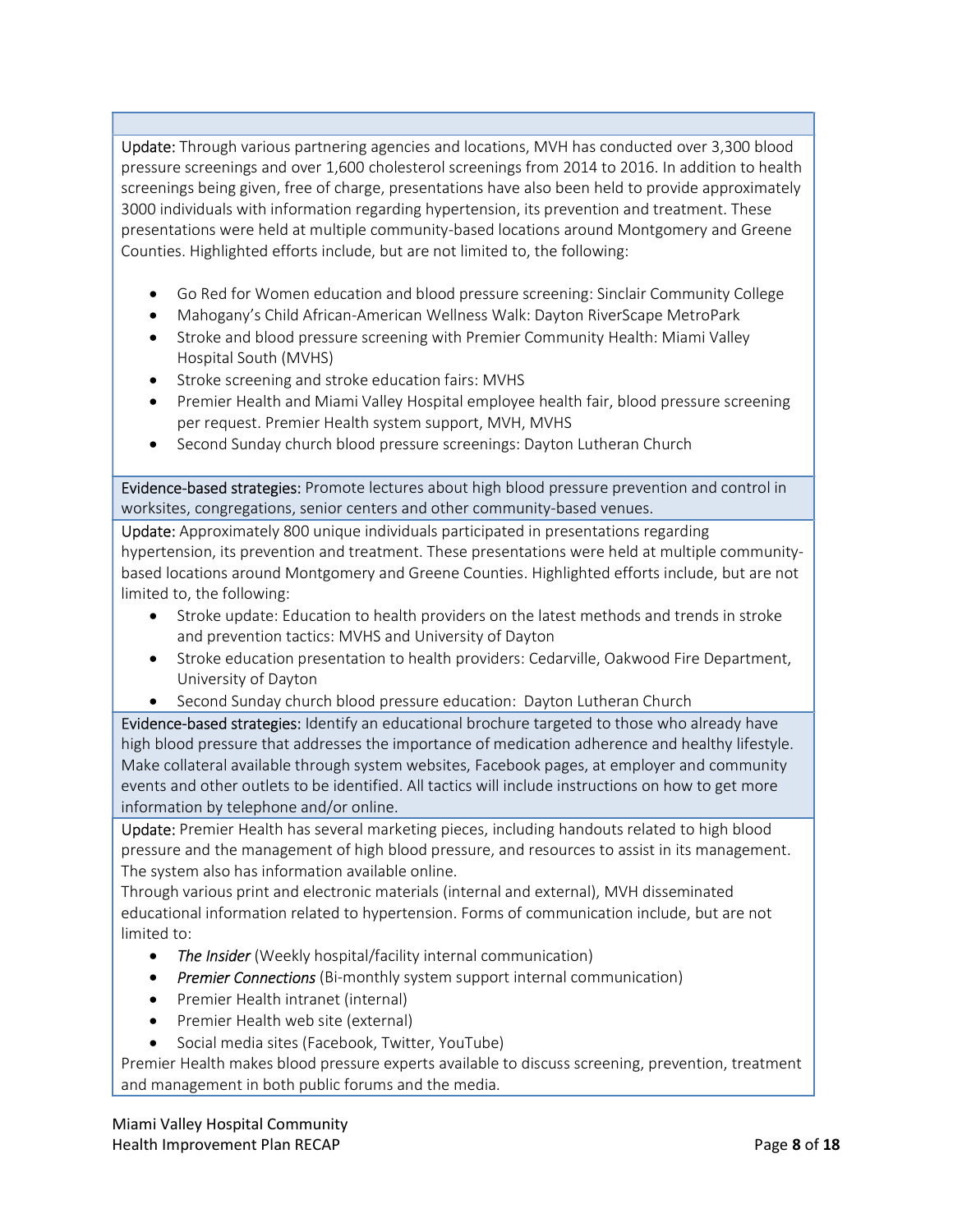## Outcome Indicators

Short and intermediate term: To have communications at least once a year in existing hospital communications vehicles that highlight hypertension and how it can be prevented/treated successfully.

Update: Through various print and electronic materials (internal and external), MVH disseminated educational information related to hypertension. Forms of communication include, but are not limited to:

- The Insider (Weekly hospital/facility internal communication)
- **•** Premier Connections (Bi-monthly system support internal communication)
- Premier Health intranet (internal)
- Premier Health web site (external)
- Social media sites (Facebook, Twitter, YouTube)

# Goal achieved.

Short and intermediate term: To conduct at least three lectures per year reaching at least 75 unique individuals.

Update: Approximately 800 unique individuals participated in presentations regarding hypertension, its prevention and treatment. Goal exceeded.

Long term: Increase the proportion of adults with hypertension whose blood pressure is under control.

Update: Efforts to increase the proportion of adults with hypertension whose blood pressure is under control are ongoing and will continue to be our long-term goal.

Priority Area 1: Reduce the proportion of adults with hypertension.

Objective 1.2: Increase the proportion of adults who have had their blood pressure measured within the preceding two years and can state whether their blood pressure was normal or high.

Evidence-based strategies: MVH will conduct blood pressure screenings on at least 1,000 individuals per year at worksites, congregations, senior centers and other community-based venues.

Update: MVH has conducted over 3,300 blood pressure screenings and over 1,600 cholesterol screenings at community-based venues at various locations around the community to local citizens, free of charge. Goal exceeded.

Evidence-based strategies: Attempt telephone follow-up with 100% of those who have a stage 2 hypertension result, do not opt out of follow-up and have a working telephone.

Update: Follow ups are made with all participants who have a stage 2 hypertension result, and then contact is made with their primary care physician. Additional attempts are made to contact participants via mail if telephone communication was not successful.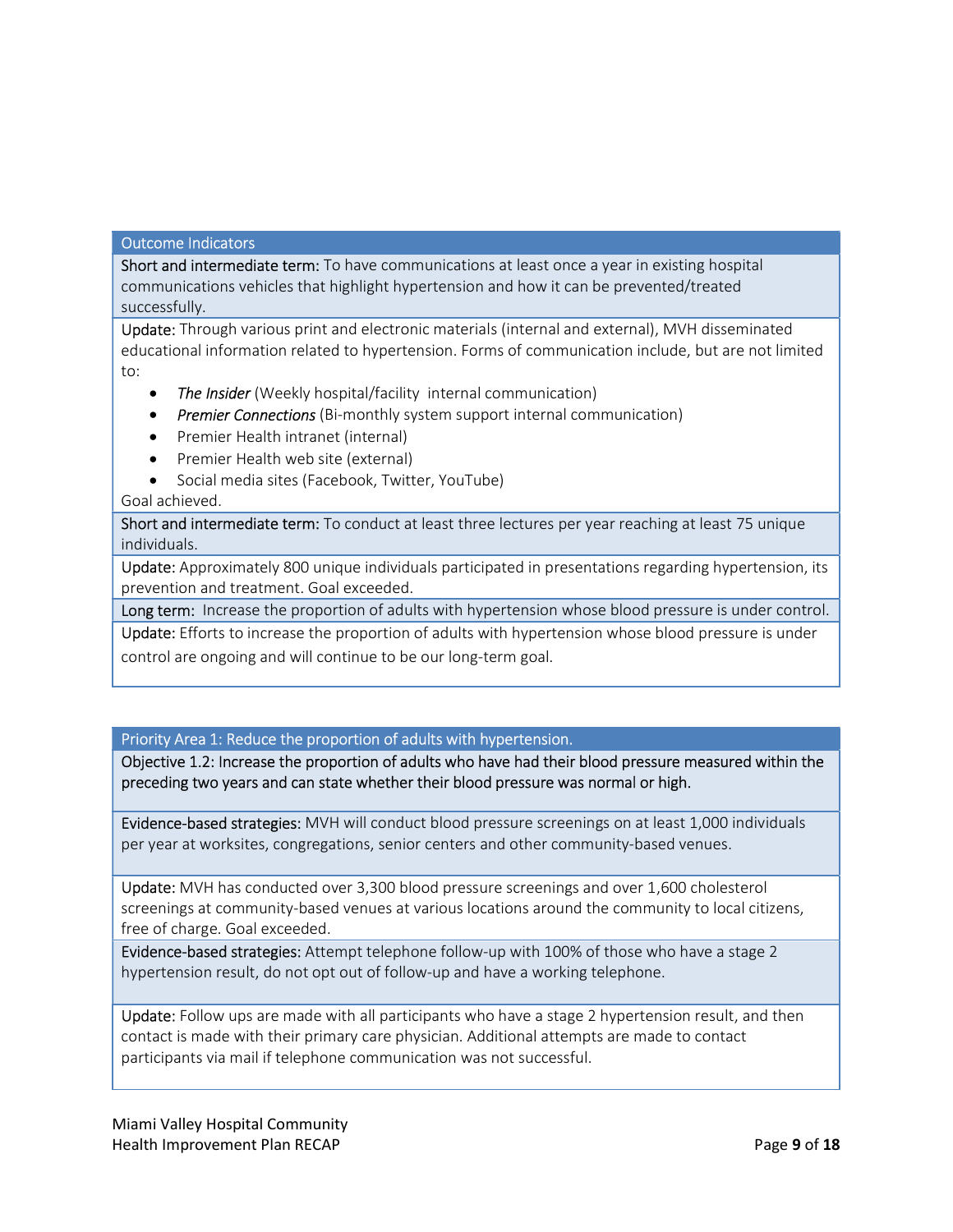Evidence-based strategies: We will successfully contact at least 45% of those eligible for follow-up.

Update: Follow-ups are made with participants and then contact is made with the primary care physician.

Evidence-based Strategies: If an individual does not have a primary care provider, we will offer to make a referral to the individual that meets their needs.

Update: Primary care physician's (PCP) referral lists were given to participants who did not have a PCP.

Evidence-based strategies: If an individual has not seen his or her primary care provider for three or more years, we will provide education about the importance of seeing a physician regularly to maintain status as a patient. We will encourage them to call their physician to become reestablished as a current patient.

Update: Primary care physician (PCP) referral lists were given to participants who did not have a PCP.

Evidence-based strategies: If an individual uses tobacco, we will provide education about local tobacco cessation services.

Update: In August 2015, the Mayo Clinic Nicotine Dependence Center came to Dayton, Ohio and held a tobacco treatment specialist training program, facilitated by Premier Community Health. As a result, Premier Health now has 26 Certified Tobacco Treatment Specialist (CTTS) staff members who can help individuals and patients at various Premier Health facilities quit tobacco. Dr. Michael Johnson, a plastic surgeon and physician champion, has helped promote the program to patients, physicians and key leadership along the way.

Premier Community Health hosts free, group tobacco cessation classes that are five weeks long and are designed to help individuals quit smoking. Our Certified Tobacco Treatment Specialists have the training needed to provide counseling and support to those who are ready to stop tobacco use.

#### Outcome Indicators

Short and intermediate term: At least 1,000 unique individuals will receive a blood pressure screening each year in a variety of community-based venues.

Update: MVH has conducted over 3,300 blood pressure screenings and over 1,600 cholesterol screenings for local citizens at community-based venues, free of charge. Goal exceeded.

Short and intermediate term: We will successfully contact at least 45% of those eligible for follow-up.

Update: At least 45% of people have received follow-up calls and contact has been made to their primary care physicians. Those who did not have a primary care physician were given a referral sheet of physicians within the Premier Health network.

Long term: Increase the proportion of adults who have had their blood pressure measured within the preceding two years and can state whether their blood pressure was normal or high.

Update: Efforts to increase the proportion of adults who have had their blood pressure measured within the preceding two years and can state whether their blood pressure was normal or high are ongoing and continue to be a long term goal.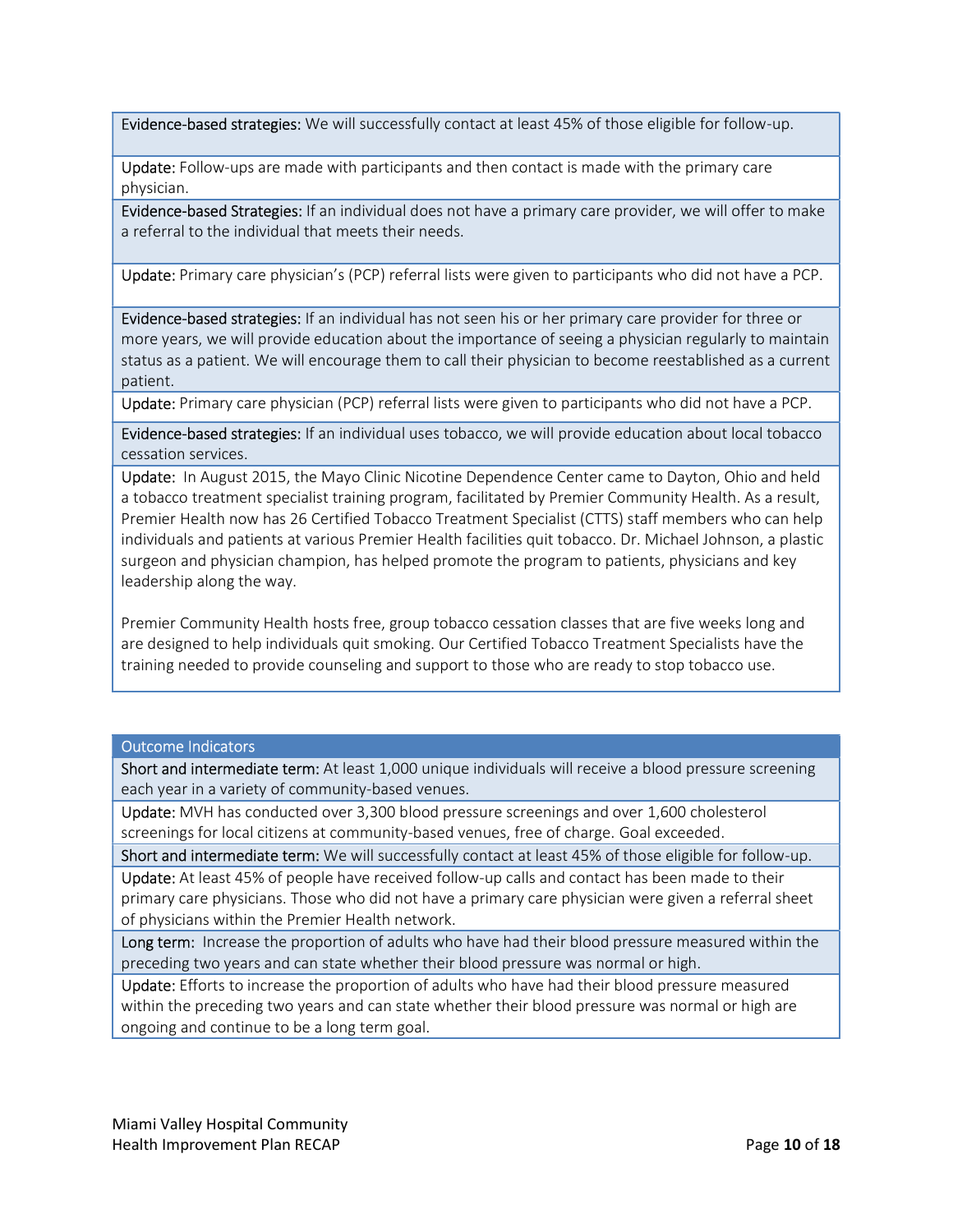# Priority Area 2: Reduce the female breast cancer mortality rate.

Reducing the impact of breast cancer in our area will require a diverse strategy that addresses the following issues:

- 1. More women are diagnosed with later-stage breast cancer in our area
- 2. Mammography rates are lower in our area

Premier Health participates in the Ohio Region 3 Breast and Cervical Cancer Early Detection Project (BCCP), which is funded by the Centers for Disease Control through the Ohio Department of Health. It is estimated that in Ohio, about .12% of all women were diagnosed with breast cancer in 2012. Of those served by BCCP throughout Ohio in 2011, 1.9% of screened women learned they had cancer. In Premier Health's BCCP program in 2013, 2.63% of those screened found out they had breast cancer. While those who participate in this program are at higher risk for breast cancer, this is a large number of women.

Some identified risk factors for breast cancer are:

- Genetic alterations (including BRCA1 and BRCA2 genes)
- Close family history: having a mother, sister, and/or daughter diagnosed with breast cancer, especially before age 50, or having a close male blood relative with breast cancer.

| Women age 40+ who reported they have had a |        |  |  |
|--------------------------------------------|--------|--|--|
| mammogram in the past two years            |        |  |  |
|                                            | Yes    |  |  |
| Ohio                                       | 79.10% |  |  |
| Montgomery                                 | 77.30% |  |  |
| Greene                                     | 74.20% |  |  |
| BRFSS SMART Data from Premier Oncology     |        |  |  |
| Assessment.                                |        |  |  |

 Race: while white women are diagnosed with breast cancer more than any other race, African American women die from breast cancer more than any other race.

(National Cancer Institute, Breast Cancer Risk in American Women.)

According to research, a major barrier for screening mammography has been a lack of health insurance. In 2010, only 32% of women age 40 and older with no health insurance had a mammogram in the past two years, compared to 71% of those with insurance. Other barriers identified include the lack of a nearby mammography center, lack of transportation, lack of a primary care provider, no recommendation from a provider to get a screening, lack of awareness of breast cancer risks or screening methods, and cultural and language differences. Studies have also identified a lack of time and perception of pain as barriers.

Breast cancer rates are high in Greene and Montgomery Counties. Greene County has a breast cancer rate of 151.5 per 100,000. In Montgomery County, the breast cancer rate is 244.8 per 100,000, and is increasing, as opposed to historically prevalent cancers This is significantly higher than the state or other counties in our area.

# Priority Area 2: Reduce the female breast cancer mortality rate.

Objective 2.1: Increase the proportion of women who receive breast cancer screenings based on the most recent guidelines.

Evidence-based strategies: Offer free mammograms and related services to uninsured, low-income women in our service area. Related services include transportation to and from appointments and help securing a primary care provider. (This may shift to paying some co-pays for insured women if we see a substantial decline in uninsured women.)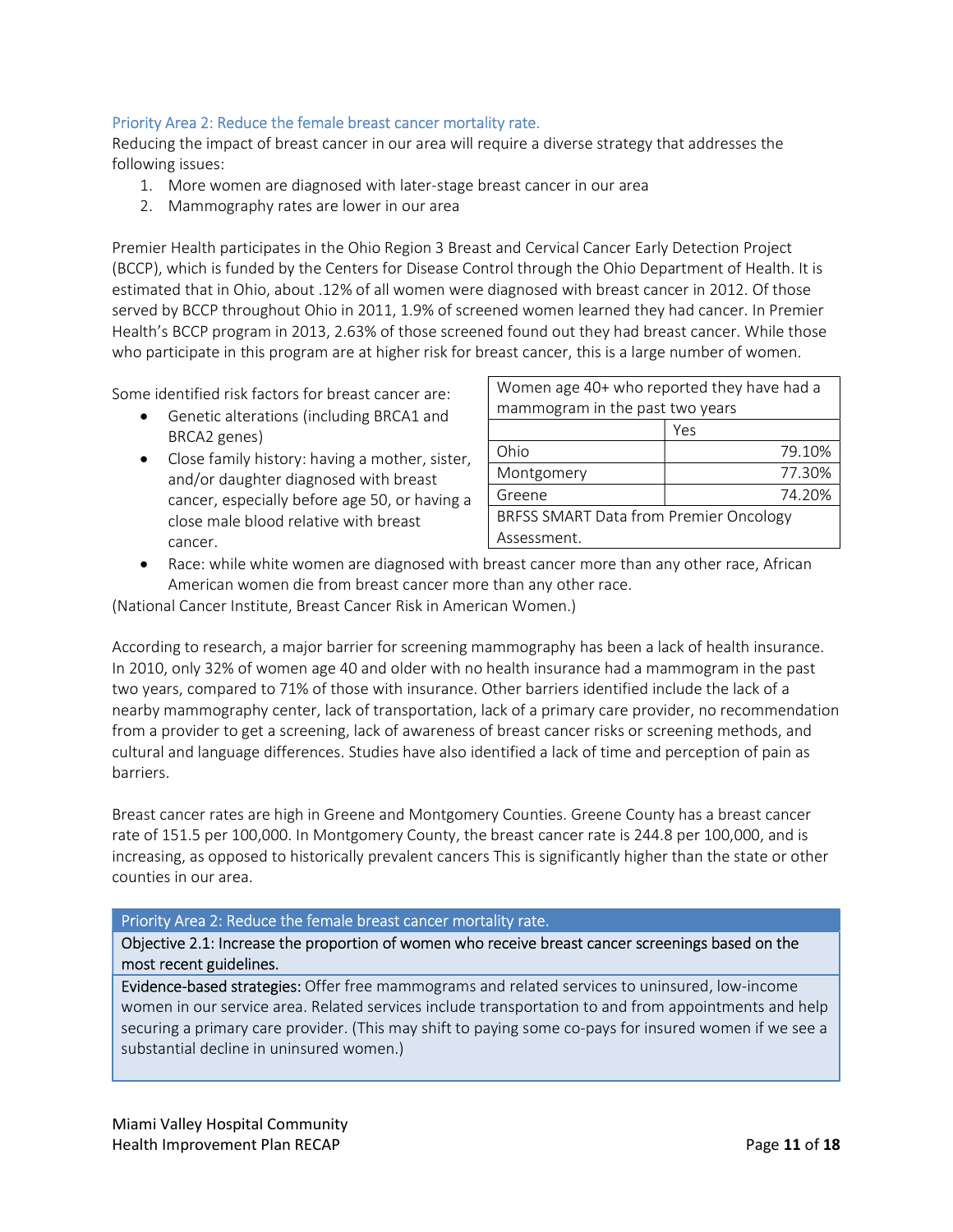Update: In Montgomery County, Premier Health's mobile mammography unit has enabled us to serve the breast cancer screening needs in our community. This mobile unit has traveled the region serving over 450 unique individuals in Montgomery County from 2015 to 2016. Individuals also received prevention education information, as well as resources to further assist them in their efforts to prevent breast cancer.

Evidence-based strategies: During October, which is breast health month, include information about the importance of mammography for women in communications campaigns.

Update: During the month of October, and months leading up to October, MVH initiated and participated in various community functions at which breast cancer, mammography education and breast cancer awareness were promoted. Over 3,000 individuals from the community were directly impacted due to these efforts.

- Clemens Cancer Challenge
- Macy's Breast Cancer Awareness
- UD Breast Cancer Awareness Night
- Brake for Breakfast (MVH)
- Brake for Breakfast (MVHS)
- Gyn, Prostate, Breast and Lung Cancer Awareness
- Fairfield Commons Mall Walkers Cancer Awareness
- MVH Fall Cancer Awareness

Evidence-based strategies: Educate women about the provision in the Affordable Care Act (ACA) that provides screening mammography with no co-pay or deductible for those who meet screening guidelines.

Update: Premier Health educates all patients without insurance about the Affordable Care Act and accessing insurance through the Ohio health insurance exchange marketplace. We also inform patients of the many benefits the ACA has provided, including no co-pay for mammography for women who meet the screening guidelines. Our financial counselors at each facility are important in this effort. Additionally, we educate patience on the Breast and Cervical Cancer Project (BCCP) that could potentially waive the cost for eligible women.

Evidence-based strategies: Expand the "Brake for Breakfast" program to Miami Valley Hospital South. This program offers educational information about the importance of mammograms and breast risk factors with a free breakfast.

Update: The "Brake for Breakfast" program has been expanded to MVHS since 2014 and has had more than 1500 participates.

# Brake for Breakfast synopsis:

Employees offer free breakfast and valuable information about breast health to motorists who drive into the MVHS parking lot. The goal is to encourage more women age 40 and older to get an annual mammogram and to tell their mothers, sisters and daughters to do the same.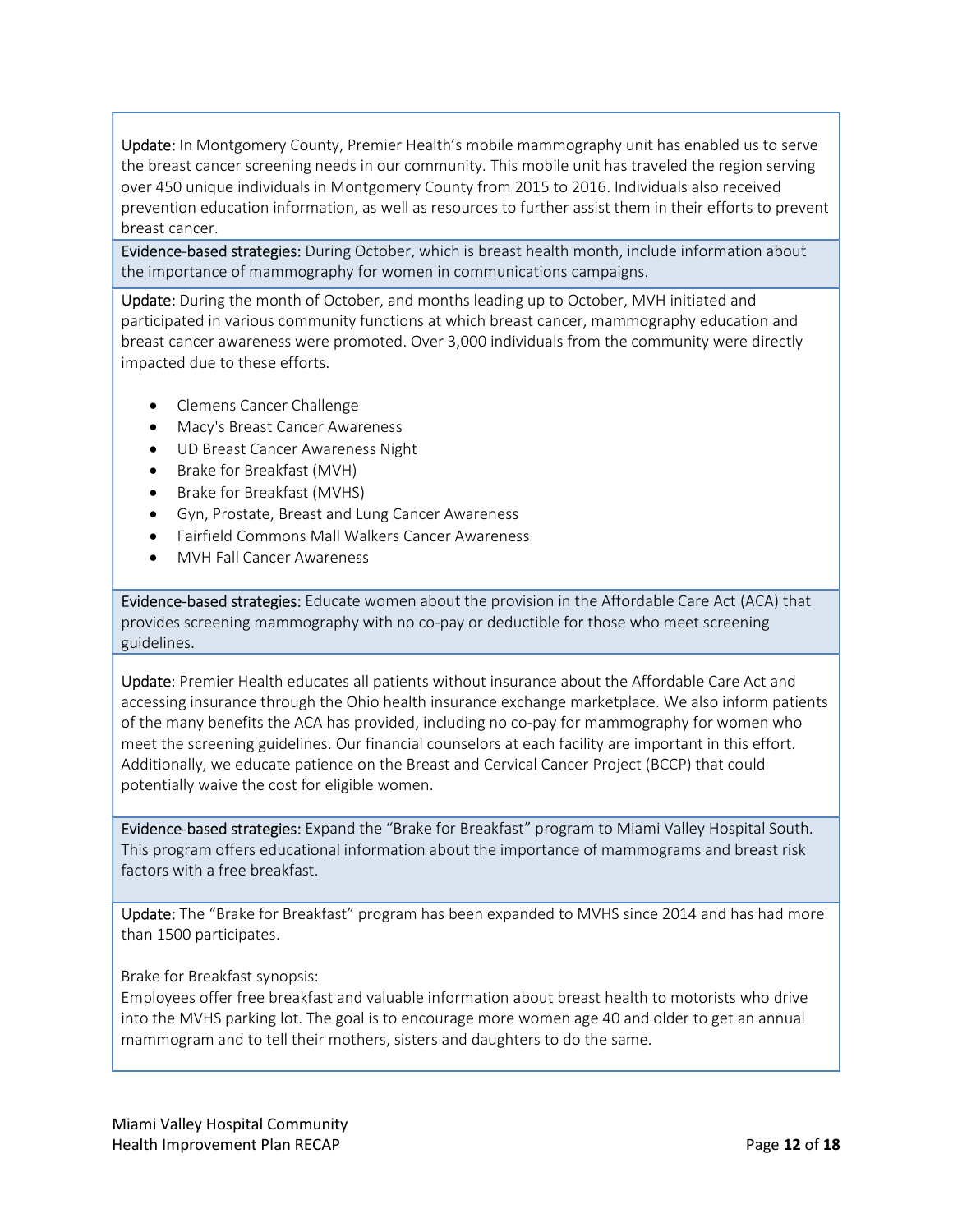# Priority Area 2: Reduce the female breast cancer mortality rate.

#### Objective 2.2: Increase awareness among women of elevated risk due to family history and genetics.

Evidence-based strategies: Include information about breast cancer genetic risk in existing communityfocused communications vehicles.

Update: Premier Health has several marketing pieces, including a cancer brochure and handouts related to mammography and high risk breast cancer, that mention genetic counselors. The system also has information available online, including the new Women Wisdom Wellness web site. When possible, Premier Health makes cancer experts available to discuss genetic testing and genetic counseling in both public forums and the media.

Evidence-based strategies: Offer a simple educational piece that includes how to reach genetic counselors.

Update: Same as previous.

#### Outcome Indicators

Short and intermediate term: To provide assistance to at least 400 women in Montgomery County to receive a screening mammogram, diagnostic mammogram, ultrasound, clinical breast exam and/or breast biopsy. Because of the overlap in markets, this is a shared objective with Good Samaritan Hospital in Dayton.

Update: In Montgomery County, Premier Health's mobile mammography unit has enabled us to serve the breast cancer screening needs in our community. This mobile unit has traveled the region serving more than 450 unique individuals in Montgomery County from 2015 to 2016. Individuals also received prevention education information, as well as resources to further assist them in their journey to breast cancer prevention.

Short and intermediate term: To provide assistance to at least 70 women in Greene County to receive a screening mammogram, diagnostic mammogram, ultrasound, clinical breast exam and/or breast biopsy.

Update: In Greene County, Premier Health's mobile mammography unit has enabled us to serve the breast cancer screening needs in our community. This mobile unit has traveled the region serving more than 200 unique individuals in Greene County from 2015 to 2016. Individuals also received prevention education information, as well as resources to further assist them in their journey to breast cancer prevention.

Short and intermediate term: In its first year (2014), serve at least 200 people at the Brake for Breakfast program.

Update: Brake for Breakfast has been expanded to MVHS since 2014 and has had more than 1500 participants.

Brake for Breakfast synopsis: Employees offer free breakfast and valuable information about breast health to motorists who drive into the MVHS parking lot. The goal is to encourage more women 40 and older to get an annual mammogram and to tell their mothers, sisters and daughters to do the same.

Long term: To decrease the number of women in our area who are diagnosed with later-stage breast cancers.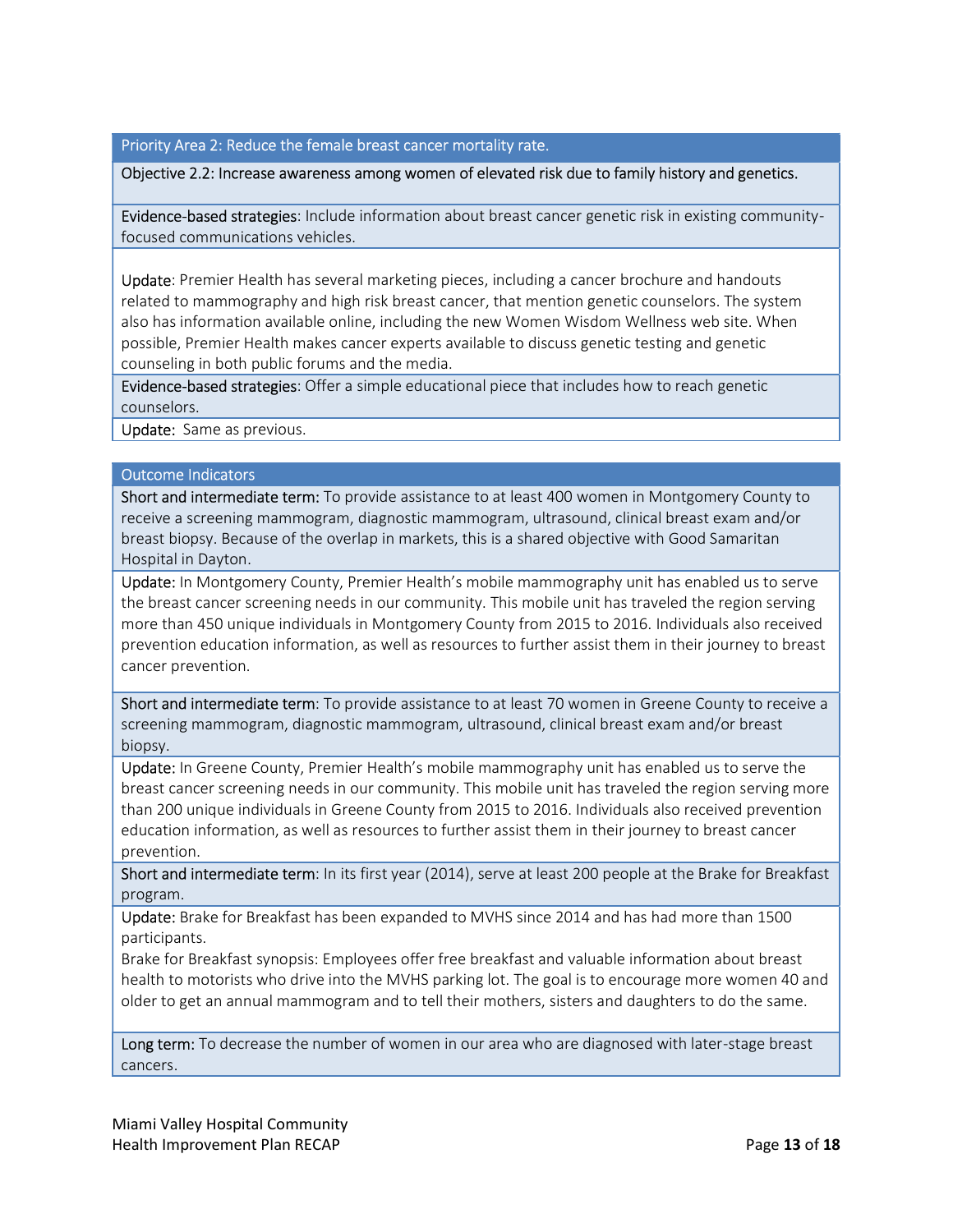Efforts to decrease the number of women in our area who are diagnosed with later-stage breast cancers is ongoing and continues to be a long term goal.

Long term: To increase the number of women age 40 and older who have annual mammograms.

Efforts to increase the number of women age 40 and older who have annual mammograms is an ongoing, long term goal at Premier Health.

# Priority Area 3: To reduce the incidence of diabetes in our area and prevent complications in those who have diabetes.

Type 2 diabetes is a major public health issue that has reached epidemic proportions worldwide. According to the CDC, 25.8 million people in the United States have diabetes. Of these, 7 million do not know they have it. If this continues, one in three US adults will have diabetes by 2050. Diabetes is the leading cause of blindness, kidney failure and amputations of feet and legs not related to accidents or injury. The majority of people who have type 2 diabetes also have heart disease.

Research shows making small lifestyle changes can help prevent diabetes. And, if a person has been told by a physician they have diabetes, it can be controlled.

The prevalence of diabetes is greater in Montgomery County, Ohio compared to the state and nation. It is the third most common inpatient discharge diagnosis and the seventh most common ER discharge diagnosis. Diabetes discharge diagnosis rates have increased from 2004 to2012.

According to the 2014 County Health Rankings and Roadmaps, the percentage of adults aged 20 and older with diagnosed diabetes is:

| Ohio              | 11% |
|-------------------|-----|
| Montgomery County | 13% |
| Greene County     | 10% |

(Data is for 2011. County Health Rankings and Roadmaps collected this data from the National Center for Chronic Disease Prevention and Health Promotion, Division of Diabetes Translation.)

As with other health conditions, diabetes rates are higher among nonwhites. Nationally, 10.2% of non-Hispanic whites age 20 and older have diabetes, both diagnosed and undiagnosed. However, 18.7% of all non-Hispanic blacks age 20 years and older have diabetes, both diagnosed and undiagnosed.

The American Diabetes Association estimates that 35% of US adults age 20 or older have prediabetes and 50% of those age 65 years or older also have it. Of the 79 million Americans age 20 or older who have prediabetes, only 7.3% have been told they have it. Risk factors for prediabetes include being overweight and having a higher than normal blood glucose.

Montgomery County has higher rates of overweight and obesity than other counties in our market or the state. It would follow that there is increased likelihood of a higher percentage of those with prediabetes in Montgomery County.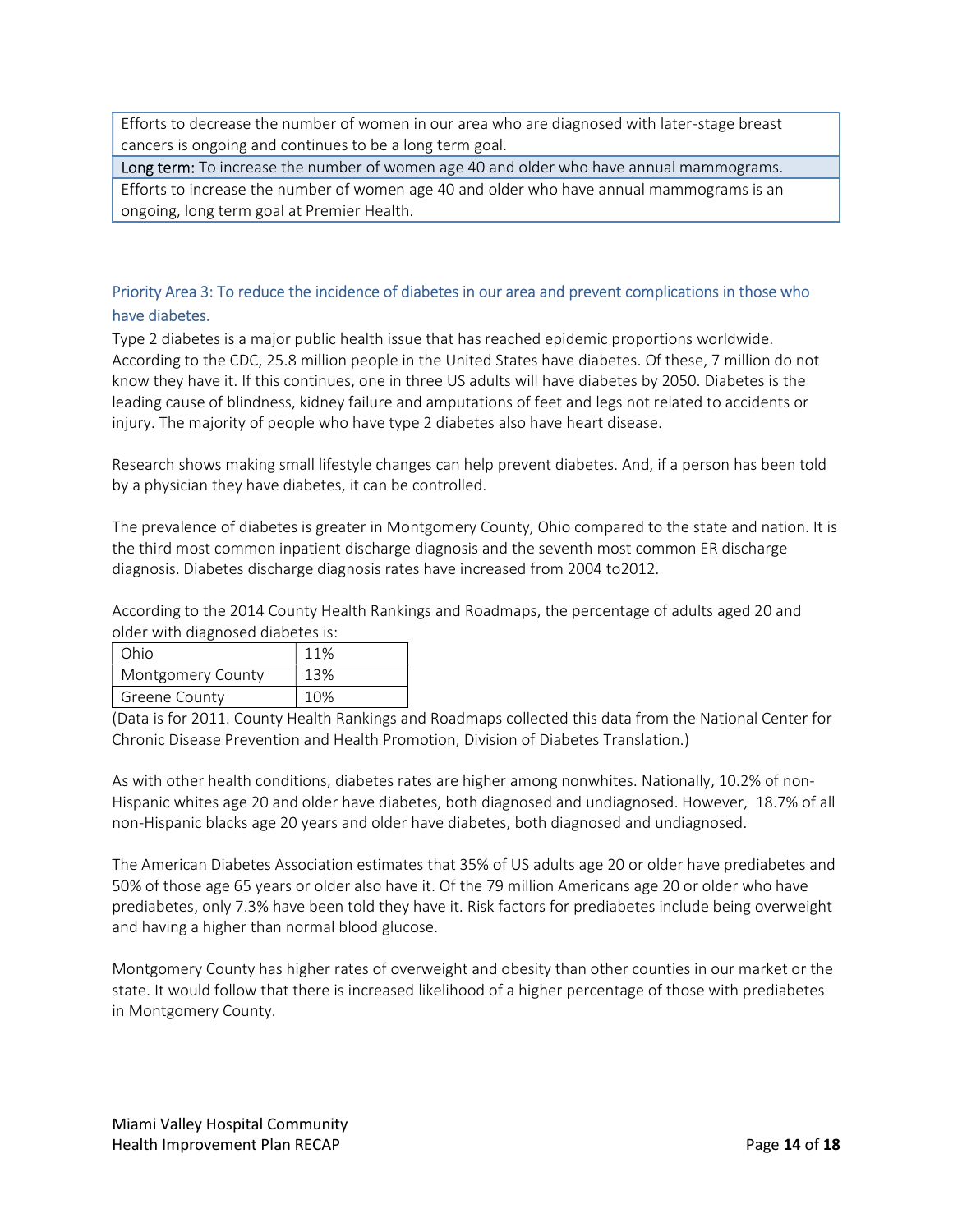Adults who are considered overweight – those with a body mass index (BMI) of 25-29.9

|                          | Male   | Female | All    |
|--------------------------|--------|--------|--------|
| Ohio                     | 43.00% | 29.40% | 35.90% |
| <b>Greene County</b>     | 42.30% | 26.80% | 34.20% |
| <b>Montgomery County</b> | 46.00% | 32.10% | 37.80% |

#### Adults who are considered obese – BMI of 30+

|                          | Male   | Female | Αll    |
|--------------------------|--------|--------|--------|
| Ohio                     | 27.10% | 25.60% | 26.30% |
| <b>Greene County</b>     | 25.60% | 25.70% | 25.70% |
| <b>Montgomery County</b> | 30.00% | 30.40% | 31.90% |

Priority Area 3: To reduce the incidence of diabetes in our area and prevent complications in those who have diabetes.

## Objective 3.1: To prevent diabetes in those who have prediabetes.

Evidence-based strategies: At community screening events, offer a hemoglobin A1C test following approved guidelines to find possible prediabetes.

Update: At various community-based venues around Montgomery County, hemoglobin A1C approved guideline diabetic screenings were given, free of charge, to more than 1,000 local citizens.

Evidence-based strategies: Attempt telephone follow-up with 100% of those whose hemoglobin A1C falls out of recommended ranges. To be eligible, the participant cannot opt out of follow-up and must have a working telephone number.

Update: Follow-ups were made with participants and then contact was made with their primary care physician. If the person did not have a primary care physician, they were given a physician referral list, from within our network, free of charge.

Evidence-based strategies: We successfully reached at least 45% of those eligible for a follow-up call.

Update: Follow-ups were made with participants and then contact was made with their primary care physician.

# Priority Area 3: To reduce the incidence of diabetes in our area and prevent complications in those who have diabetes.

Objective 3.2: Increase the number of people who are diagnosed with diabetes but do not know they have the disease.

Evidence-based strategies: At community screening events, offer a hemoglobin A1C test following approved guidelines to find possible diabetes.

Update: At various community-based venues around Montgomery County, hemoglobin A1C approved guideline diabetic screenings were given, free of charge, to over 1,000 local citizens.

Every year MVH hosts a diabetes education day. The intended audience is nurses and it is open to all nurses at Premier Health. In 2014, the event included a talk by Dr. Al-Samkari on diabetes during which he discussed the importance of checking the HgbA1c of inpatients to help determine if they are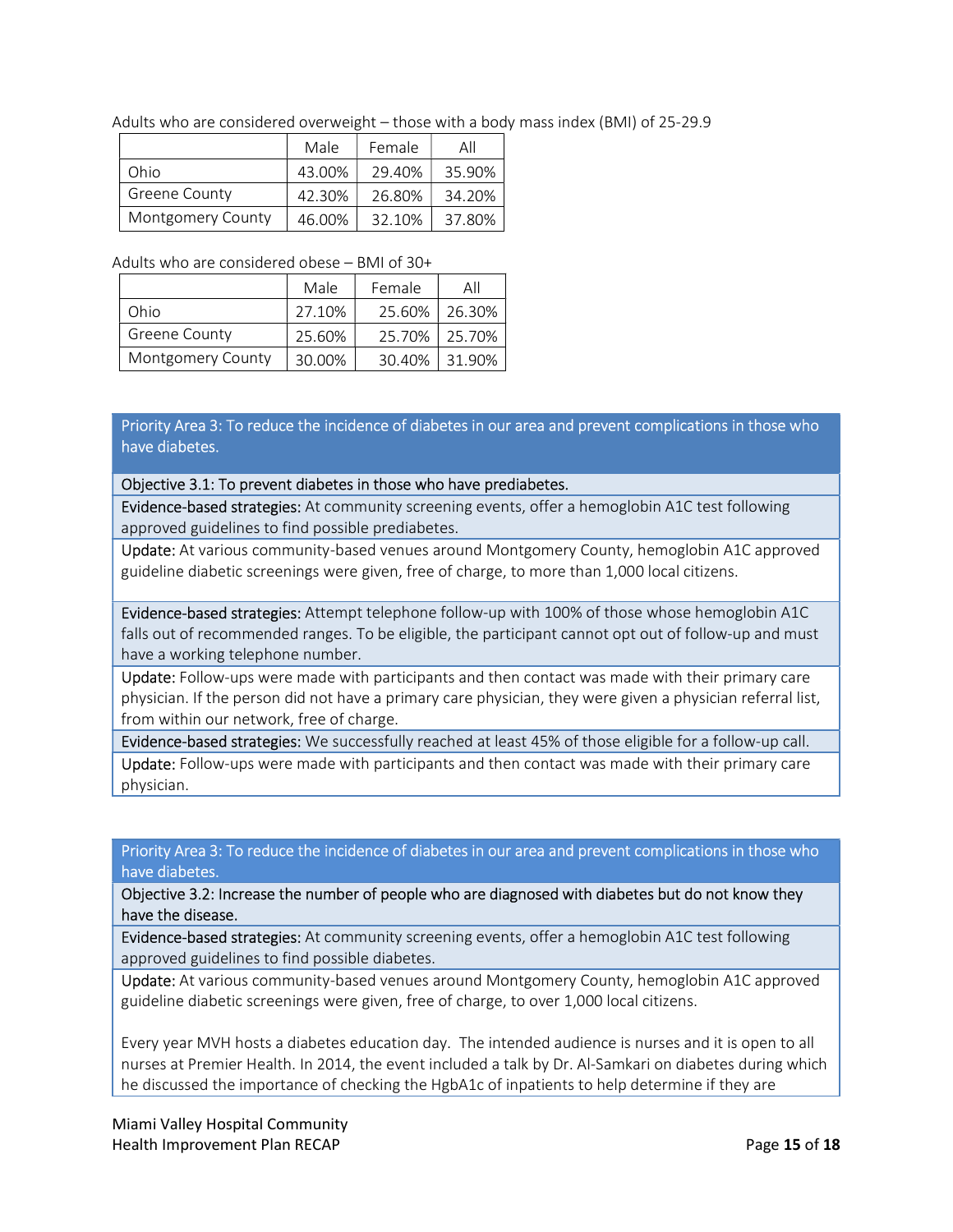diabetic or hyperglycemic. At the diabetes education day in 2015, we included several case studies that discussed the importance of the diagnosis of diabetes.

In May 2016, Dr. Parilo spoke about transitioning the inpatient diabetic patient to home. His talk included the importance of follow-up after discharge, diabetes education classes and obtaining resources for the diabetic patient.

Evidence-based strategies: Attempt telephone follow-up with 100% of those whose hemoglobin A1C falls out of recommended ranges. To be eligible, the participant cannot opt out of follow-up and must have a working telephone number.

Update: Follow-ups were made with participants and then contact was made with their primary care physician. If the person did not have a primary physician, they were given a physician referral list, from within our network, free of charge.

Evidence-based strategies: We successfully reach at least 45% of those eligible for a follow-up call.

Update: Follow-ups were made with participants and then contact was made with their primary care physician.

# Priority Area 3: To reduce the incidence of diabetes in our area and prevent complications in those who have diabetes.

Objective 3.3: Increase the number of those with diabetes who attend formal diabetes education classes at least every two years.

Evidence-based strategies: Develop strategies to inform those who have diabetes that under the Affordable Care Act, medical nutrition therapy for people with diabetes is covered with no co-pay or deductible.

Update: Premier Health educates all patients without insurance about the Affordable Care Act and accessing insurance through the Ohio health insurance exchange marketplace. We also inform patients of the many benefits the ACA has provided, including medical nutrition therapy for people with diabetes, which is covered with no co-pay or deductible. Our financial counselors at each facility are important in this effort.

Evidence-based strategies: Participate in the annual Diabetes Expo coordinated by Diabetes Dayton.

Update: The Diabetes Coalition has been collaborating with the Center for Global Health and Premier Community Health at Wright State University. The group has specifically targeted work in West Dayton to address food insecurity that exist there. The program is still in its early stages, however they have made significant accomplishments so far. Some of their efforts include:

- Approaching individual small groceries to stock fresh produce
- Assistance by providing the Global Health team with the names and addresses of local grocery stores
- Reach-out efforts have been made to the African-American community concerning their health and their risks for diabetes.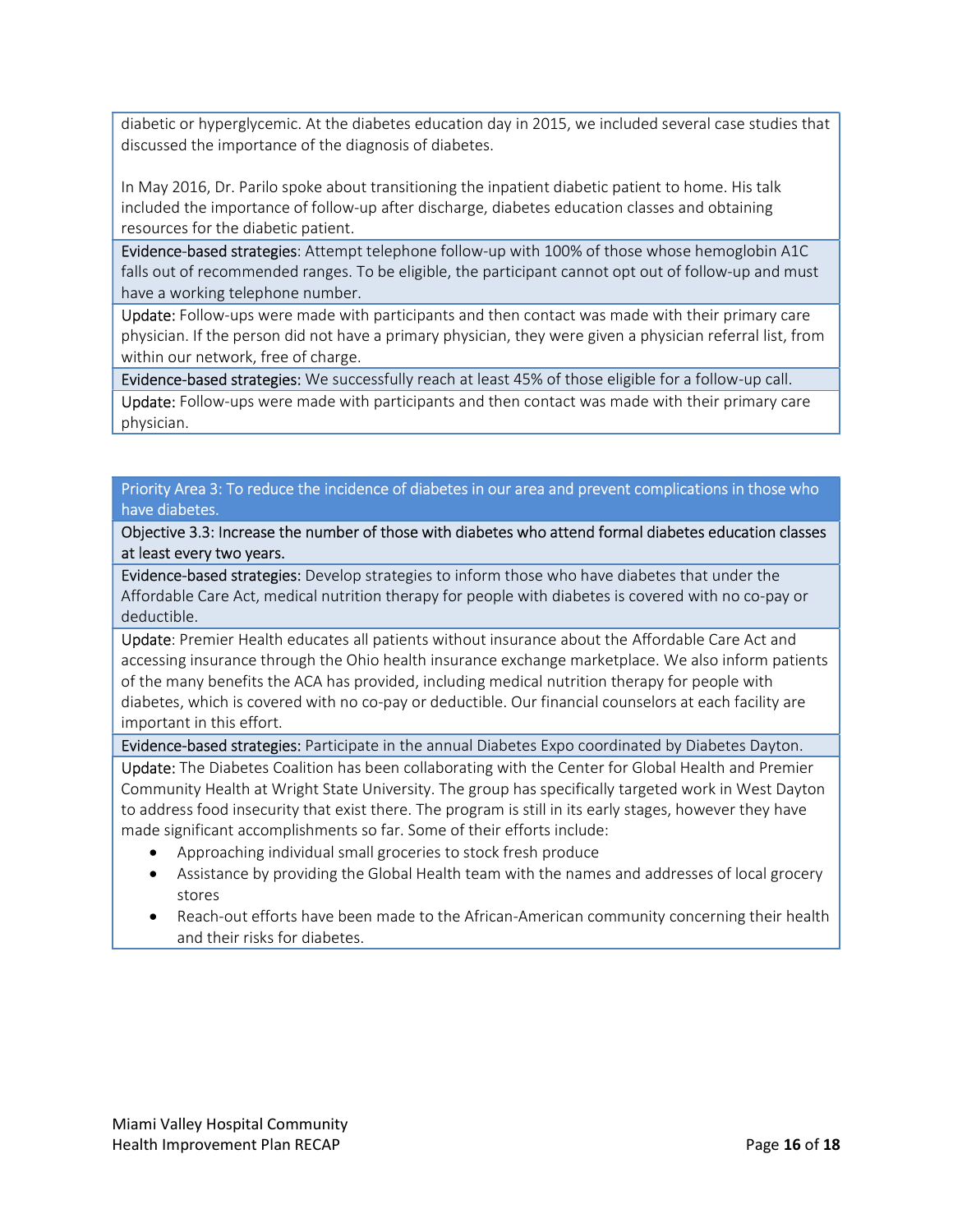Outcome Indicators

Short and intermediate term: To provide at least 150 hemoglobin A1C screenings in Montgomery County, according to approved guidelines.

Update: MVH\* has conducted 1,183 A1C screenings for Montgomery County citizens, free of charge. The screenings conducted were in accordance with the approved guidelines.

\*(These numbers overlap with Miami Valley Hospital market/numbers.)

Long term: Increase the number of people who are diagnosed with diabetes but do not know they have this disease.

Update: Efforts to increase the number of people who are diagnosed with diabetes but do not know they have this disease are ongoing and will continue to be our long term goal.

Long term: Increase the number of those who attend formal diabetes education classes at least every two years if they have been told by a primary care provider that they have diabetes.

Update: Increasing the number of individuals who attend formal diabetes education classes at least very two years if they have been told by a primary care provider (PCP) that they have diabetes is an ongoing effort at Premier Health and will continue to be our long term goal.

Ultimate Goal: Decrease the number of people who develop diabetes in our market area and increase the number of people who live healthy, active lives and whose diabetes is well controlled.

Update: Efforts to decrease the number of people who develop diabetes in our market area and increase the number of people whose diabetes are well controlled and who live healthy, active lives are ongoing and continue to be a Premier Health goal. Strategies are in place with Premier Community Health's collaboration with the Diabetes Coalition, the Center for Global Health and Wright State University to tackle food deserts in West Dayton, specifically within the African-American population.